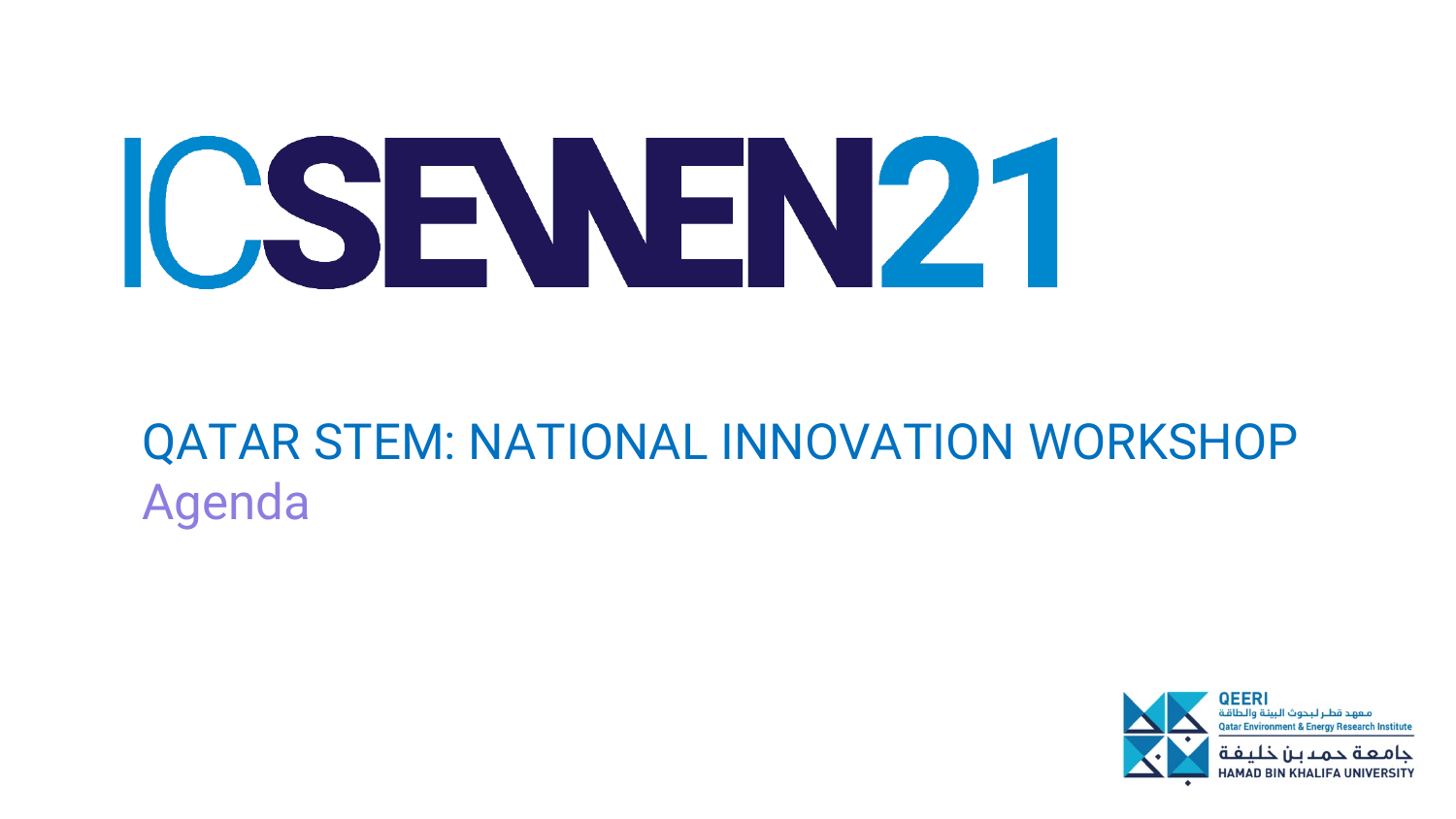# **National Innovation Workshop**



As Qatar transitions towards the knowledge-based economy as part of the Qatar National Vision 2030, innovation and entrepreneurship becomes more and more important. Qatar Scientific Club and QEERI are proud to welcome you to this workshop on demystifying the National Innovation Landscape in Qatar.

We are excited to present a showcase of national innovators, in which 4 entrepreneurs will tell the real story behind their successes and failures, and what it is like to be an inventor in this country.

We welcome our distinguished panelists, each of whom can offer a particular insight into the national innovation landscape, including guests from the Industry Development and Knowledge Transfer at Qatar Foundation, QFIDKT, the Qatar Science and Technology Park, QSTP, and the Investment Team at Qatar Development Bank, QDB.

National strategies for boosting innovation need to be built alongside a framework for support of entrepreneurship. The pathway for bringing innovations to the market is not an easy one, and this workshop aims to help attendees understand better the national challenges and opportunities.

**Qatar STEM Innovation Session featuring National Innovation Showcase**

QRDI Landscape Presentation (Co-Hosted with Qatar Scientific Club)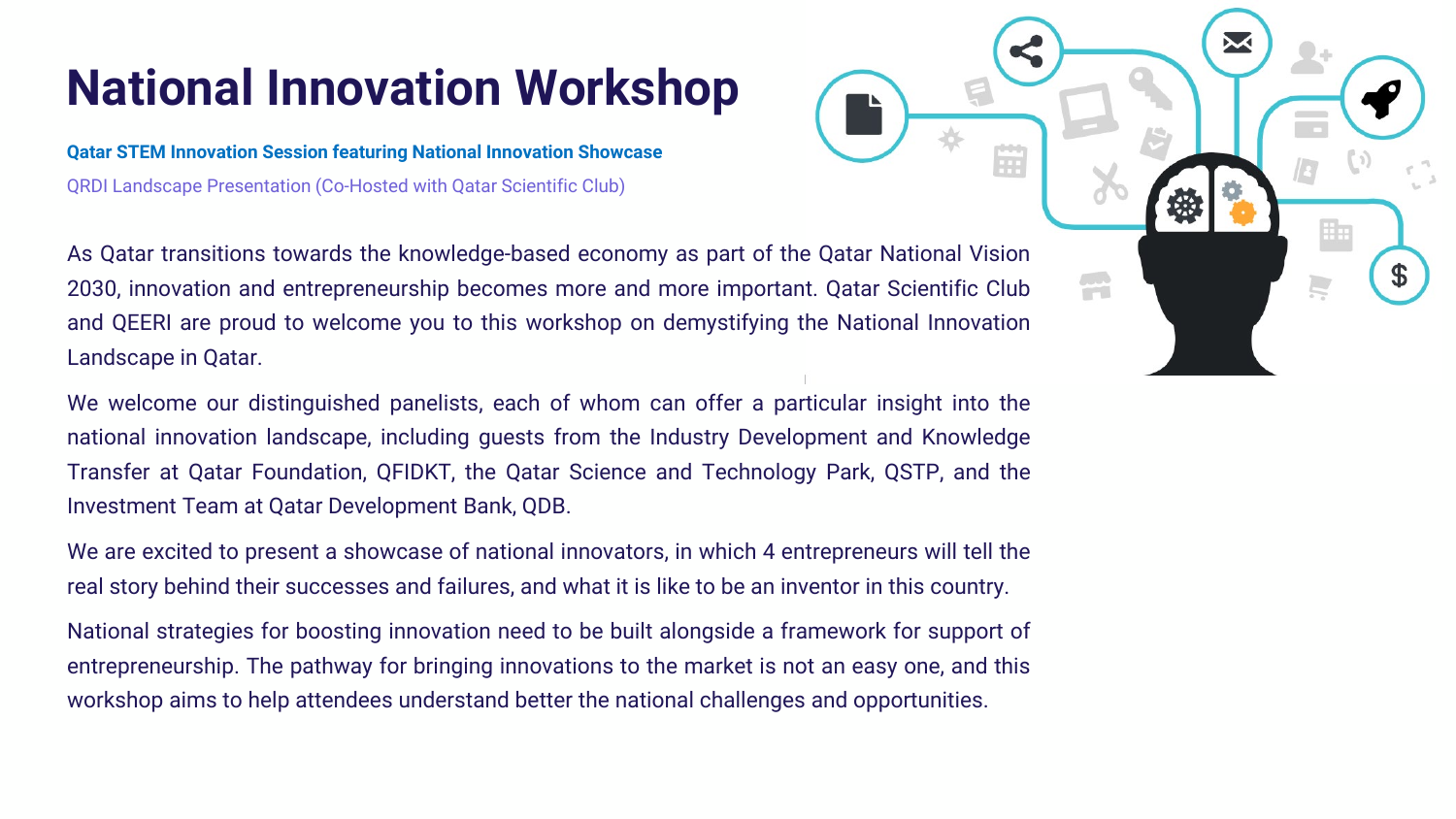

**Matar Foundation** 

#### **Qatar STEM Innovation Session featuring National Innovation Showcase, QRDI Landscape Presentation (Co-Hosted with Qatar Scientific Club)**

| 13:30 | 13:40       | <b>Workshop Opening Address</b><br><b>Qatar Scientific Club:</b><br><b>Eng. Rashid Al-Rahimi, Executive Director</b><br>Mr. Abdulrahman Saleh Khamis, Deputy Executive Director |
|-------|-------------|---------------------------------------------------------------------------------------------------------------------------------------------------------------------------------|
| 13:40 | 14:20       | <b>Panel Discussion: The National Innovation Framework</b>                                                                                                                      |
|       |             | <b>Moderator: Ms. Mona Thowfeek, Senior IP and Business Development Manager, QEERI</b>                                                                                          |
|       |             | <b>Panelists:</b>                                                                                                                                                               |
|       |             | Mr. John McEntire, Director of Industry Development and Knowledge Transfer, Qa                                                                                                  |
|       |             | Mrs. Hayfa Al Abdulla, Innovation Director, Qatar Science and Technology Park                                                                                                   |
|       |             | Mr. Ahmed Ebaidullah, Investment Team, Qatar Development Bank                                                                                                                   |
|       |             | <b>National Innovators Showcase</b>                                                                                                                                             |
|       | 14:20 15:30 | <b>Eng. Eman Al-Hamad, Title: Arabic Real Time Fraud Detection System</b>                                                                                                       |
|       |             | Dr. Eng Chaari Mohamed Zied, Title: Drone Sunshade<br>$\bullet$                                                                                                                 |
|       |             | Dr. Adnan Fahad Al Ramzani Al Naimi, Title: Agri Green                                                                                                                          |
|       |             | Mr. Abdelrazek Tarek Aly, Title: Introducing Bonocle: The First Braille Entertainmen<br>$\bullet$                                                                               |
| 15:30 |             | 15:45 Workshop closing remarks (QEERI, Qatar Scientific Club)                                                                                                                   |

• **Mr. Abdelrazek Tarek Aly,** Title: *Introducing Bonocle: The First Braille Entertainment Platform For The Blind*